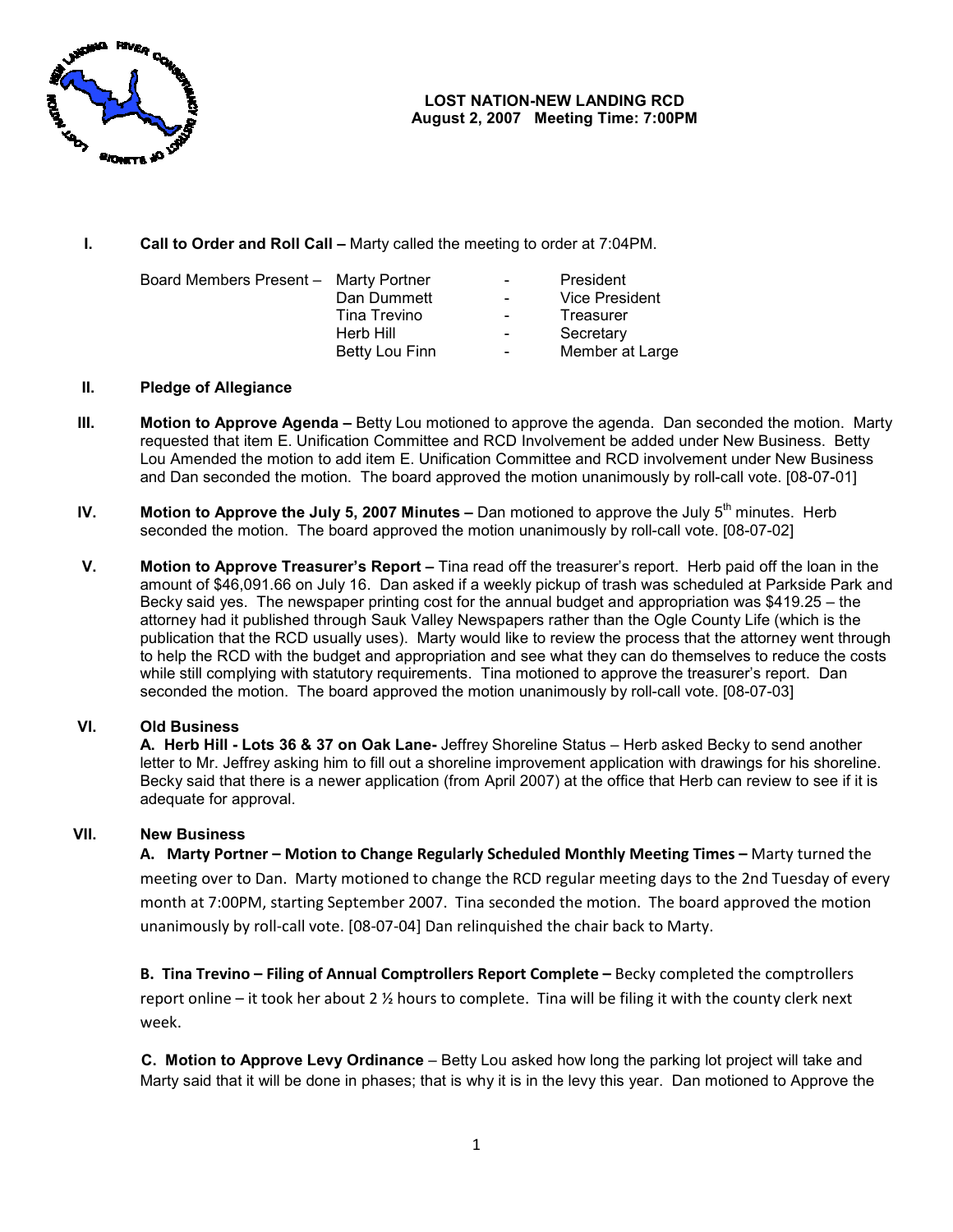May 2007-April 2008 Levy Ordinance. Tina seconded the motion. The board approved the motion unanimously by roll-call vote. [08-07-05]

D. Dan Dummett – Bill Proposed to Increase RCD Contract Services Before Going to Bid from \$2,500 to \$5,000 DIED – Last year the RCD passed an ordinance amendment to correct the discrepancy between the RCD's ordinance and state statutes regarding the amount that they can enter non-professional contracts without going out to bid. The RCD had it listed in their ordinance at \$10,000 and the attorney sent a letter informing the RCD that they should change the amount to \$2,500 to be in line with state statutes. Becky did some research and found that the bill proposed last year to change the non-professional contract service amount from \$2,500 to \$5,000 died.

E. Unification Committee and RCD Involvement- Betty Lou was the RCD liaison to the unification committee, however, she is going to withdraw from that position because her husband is a newly elected board member to New Landing POA and he has been appointed to the unification committee. Marty is going to talk to the presidents of the POAs to find out if they still need someone from the RCD to attend the meetings, and, if so, he will appoint someone else to attend those meetings.

### VIII. Employee / Committee Report A. LMC

VLMP– Jerry said that the VLMP is doing well – every first of the month they take water samples – Jerry had an opportunity to talk to the IEPA and they are very pleased with the progress that they are making. They took some additional samples at the N. Beach because there is an algal bloom going on that has discolored the water and they are going to see if they can make some recommendations on how to prevent it in the future.

Stricter Guidelines on Out of State Fish - Joe Olliges said that the state of IL has made stricter guidelines on fish transported over state lines because of some diseases that fish have. The cost of transporting the fish may be up to 25% more because of the new state requirements. They will either have to cut the amount of fish that they purchase or increase their budgeted amount on fish. Joe Rush can help them decide what fish they should cut. Herb asked what fish are reproducing and Joe said all of them are except for the smallmouth bass.

Anchored Floating Islands to be Installed - The fishing club has constructed two anchored islands to establish plants (like water lilies) in the lake to uptake nutrients and provide habitat for the fish. Dave Strassmeir described the islands as being made out of 4'X4' frames wrapped in coconut based blanket. There will be 5 plants in each of them. A specific depth of 3' of water is required for the plants - the top of the lily pad should be 1' beneath the water to keep them protected from the ice and they will grow down another two feet.

Silt Basin – Jerry received bids for cleaning out the silt basin – they will have to put an ad in the paper for contractors to bid on the job in which about 2,200 cubic yards will need to be removed. They need to create a formal description of the work for a bid specification.

Docks and Shoreline not in Compliance – Jerry gave Dan a tour of the lake to show him the docks and shoreline that need to be addressed (there are about 6-8 docks that are in deplorable shape. They will be identifying the property owners and sending them letters for them to repair them.

Beach Water Tests - Herb asked if there have been any problems with the water testing of the lake due to the recent rainfall and Jerry said that the beaches have passed. One of the tests at the west beach failed because the state said that the sample didn't get there within 30 hours, however, the North Beach passed and both samples were sent in the same container.